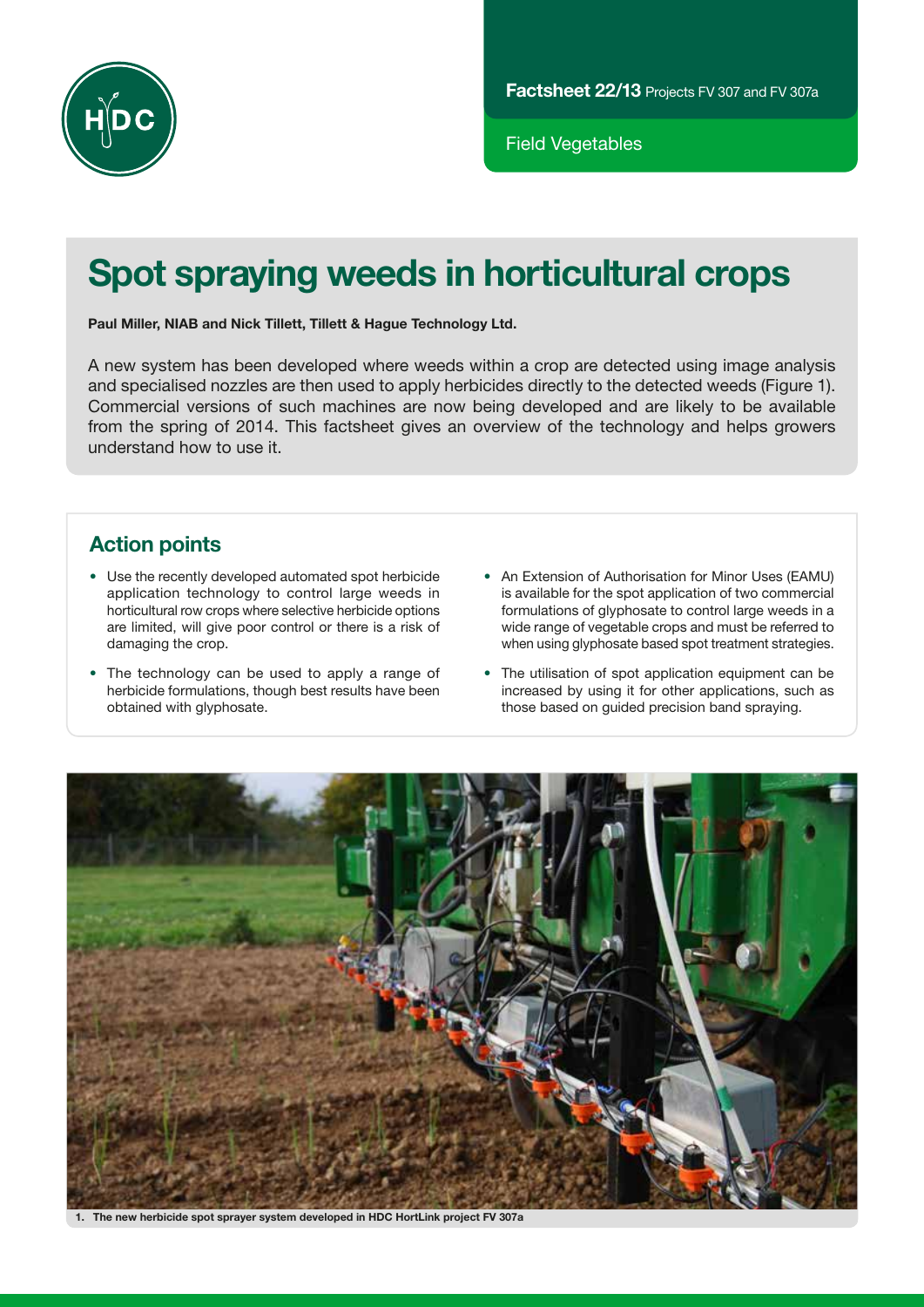### **Background**

Changes to the approvals of herbicides have reduced the availability of products, such that in many vegetable crops, the options for controlling weeds by overall application of selective herbicides are now very limited. Control of such weeds is important because of the implications for crop yield, uniformity and quality and also because, in the case of volunteer potatoes, a lack of control can represent a rotational bridge for diseases such as blight. A horticulture LINK project (FV 307a) has successfully developed the technology to detect and spray individual or patches of weeds within the crop.

# Machine features

In principle, a spot spray bar could be added to any tool frame. However, in practice, it is cost effective to combine spot spraying with a band sprayer as the requirements for a frame are similar and the guidance system can be shared. Figure 2 shows a typical spot/band sprayer configuration featuring a disc steered frame with automatic levelling to stabilise both camera and nozzle positions. This example spans three beds and so three cameras are required to view the full width. These cameras are connected to an implement mounted computer module that detects weeds and controls both nozzles and implement functions. A console is mounted in the cab to display live video images and graphical representations of machine performance. The same software can be used for band or spot spraying and will be familiar to users of Garfords Robocrop as it shares many features.

#### Nozzle technology

Accurate spot targeting requires the generation of relatively large spray droplets from a nozzle that can be turned on and off very rapidly so as to facilitate precise application to the target and the minimum contamination of surrounding crop

plants. Special nozzles (eg "Alternator" by Hypro EU Ltd) have been developed for spot application, producing sprays that are much coarser than other agricultural nozzles, including those used for liquid fertiliser application. Fortunately, such sprays provide sufficient coverage to give good control with large broadleaf weed targets. Nozzles are run at a low pressure (0.5 - 1.0 bar) so as to reduce droplet velocities and the risk of splash. A narrow footprint, typically 12cm, from these nozzles, coupled with a modest forward speed (4 - 5kph) requires low flow rates necessitating relatively small (approximately 0.5mm) orifices. As a consequence, fine filters (eg 200 mesh) are required and special attention should be made to the cleanliness of spray liquid mix.

#### Spray tank

The low overall application volumes (typically 2.0 L/ha based on spraying 1% of field area) required for spot spraying make it possible to mount a small spot spray tank on the frame thus minimising pipe lengths, contamination risk and washing out operations. Band spraying requires much higher volumes making it more convenient for that tank to be rear mounted.



# Machine set up

Machine settings broadly fall into two categories:

- machine geometry, such as camera height and lens type
- crop and weed parameters, such as row width

The former will have been set by the manufacturer/dealer and should not change on a day-to-day basis. We will only consider settings that change with the crop and will be set by the operator.

Weed detection is based on a combination of factors that include weed size and shape but, most importantly, the position of a potential weed with respect to crop rows. It is, therefore, important to provide the machine with row spacing and approximate width of crop plants in the row. The computer control system creates a template based on this information super-imposed over live video images so it is possible to see at a glance if the machine is configured correctly. Figure 3 shows a typical image in which the solid green template lines show the detected crop rows and the two dotted green lines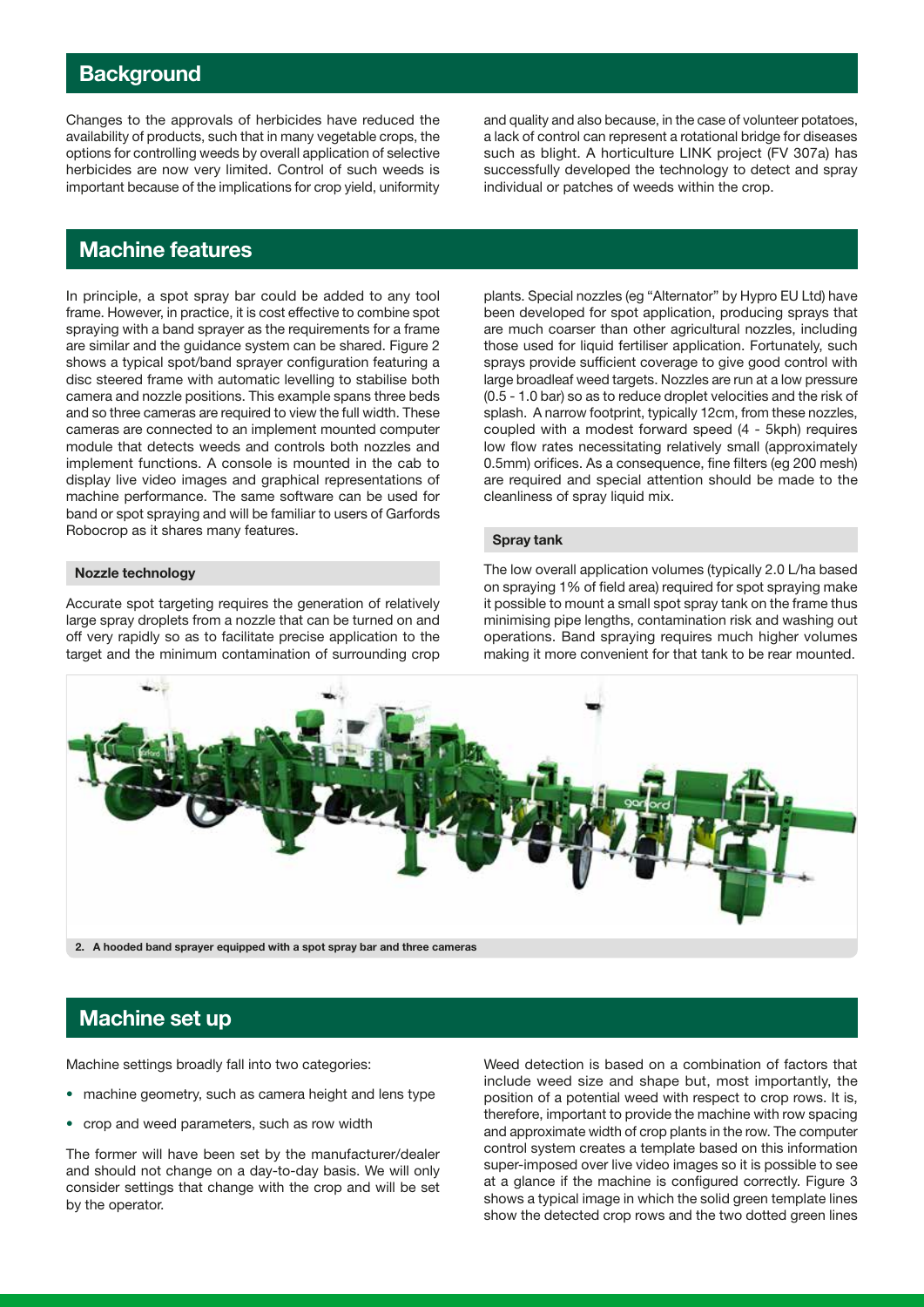either side of the row show nominal width of plants in the rows. The blue crosses are an indication of good row tracking (like Robocrop) and a red polygon has been drawn around a feature that the system has identified as a weed to be treated.

The operator also sets two parameters relating to the weeds. The first is the minimum weed size that the machine will attempt to spray. If set low, the machine will do more spraying and increase the risk of crop damage. If set high, more weeds will go untreated, though it may be possible to catch undersized weeds on a subsequent pass. In practice, between 3cm and 5cm is usually satisfactory. The second parameter determines the percentage of an individual detected weed area that the machine will attempt to cover with herbicide. In many cases it will only be necessary to spray 50% or less of the total area. The machine achieves this by minimising the number of nozzles turned on and by turning nozzles on late and off early. This strategy is an effective way of reducing crop damage when spraying a total herbicide such as glyphosate.



Screen shot of the machine console when operating in leeks showing row crop tracking information and a large broadleaf weed that the system has detected and marked with a red outline

#### Operating the machine

Normal spray operating procedures also apply to a spot sprayer, though special attention should be paid to ensuring that all nozzles switch on and off correctly before starting work. A nozzle test function checks for blocked or stuck open nozzles, but a visual inspection of spray patterns is also needed.

The implement should be placed on the headland aligned with crop rows with the hitch in float. All operation of the implement function is then automatic until the next headland is reached. However, the prudent operator will periodically check that the spray pattern is accurately aligned with the target weeds. This can be done by close inspection of weeds immediately after treatment, but spray volumes are so low this can be difficult to see. It can be easier to visualise if artificial targets are placed in the field. Any small (up to 6.0cm) bias in the spray pattern can be corrected in software using buttons on the console.

# System performance

#### Which herbicides to use

Results from trials work, including an assessment of crop residues, have been submitted to The Chemical Regulations Directorate to support a grant of an Extension of Authorisation for Minor Uses (EAMU) for the spot application of glyphosate formulations ("Roundup Flex" and "Roundup Energy" from Monsanto UK Ltd) in a wide range of vegetable crops. In addition to these glyphosate formulations, any herbicides or mixture of herbicides with the appropriate approvals for overall application can be spot sprayed.



4. Experimental prototype machine operating in a crop of leeks to treat mugwort

A number of common herbicides and tank mixes have been spot sprayed in a range of crops in field trials with an experimental version of the system (Figure 4). Results have been assessed in terms of weed control and crop damage. When using glyphosate at the maximum field rate (4.0 L/ha on the treated area), typically better than 90% weed control was achieved with levels of crop damage that were judged to be commercially acceptable. Weed kill was more rapid and reliable than when using approved selective herbicide mixtures although the use of such mixtures eliminated any observable crop damage.

#### Crop damage

Figure 5 shows the ability of the system to target weeds within the growing crop. While there is some damage to crop plants in the immediate vicinity of a treated weed, this damage is small and severely damaged crop plants do not survive to harvest (Figures 6 and 7). Assessment of residues in crop plants growing close to treated weeds was found to be below the level of detection except in very stunted crop plants and was used to support the grant of an Extension of Authorisation for Minor Uses (EAMU) for the spot application of the defined glyphosate formulations.